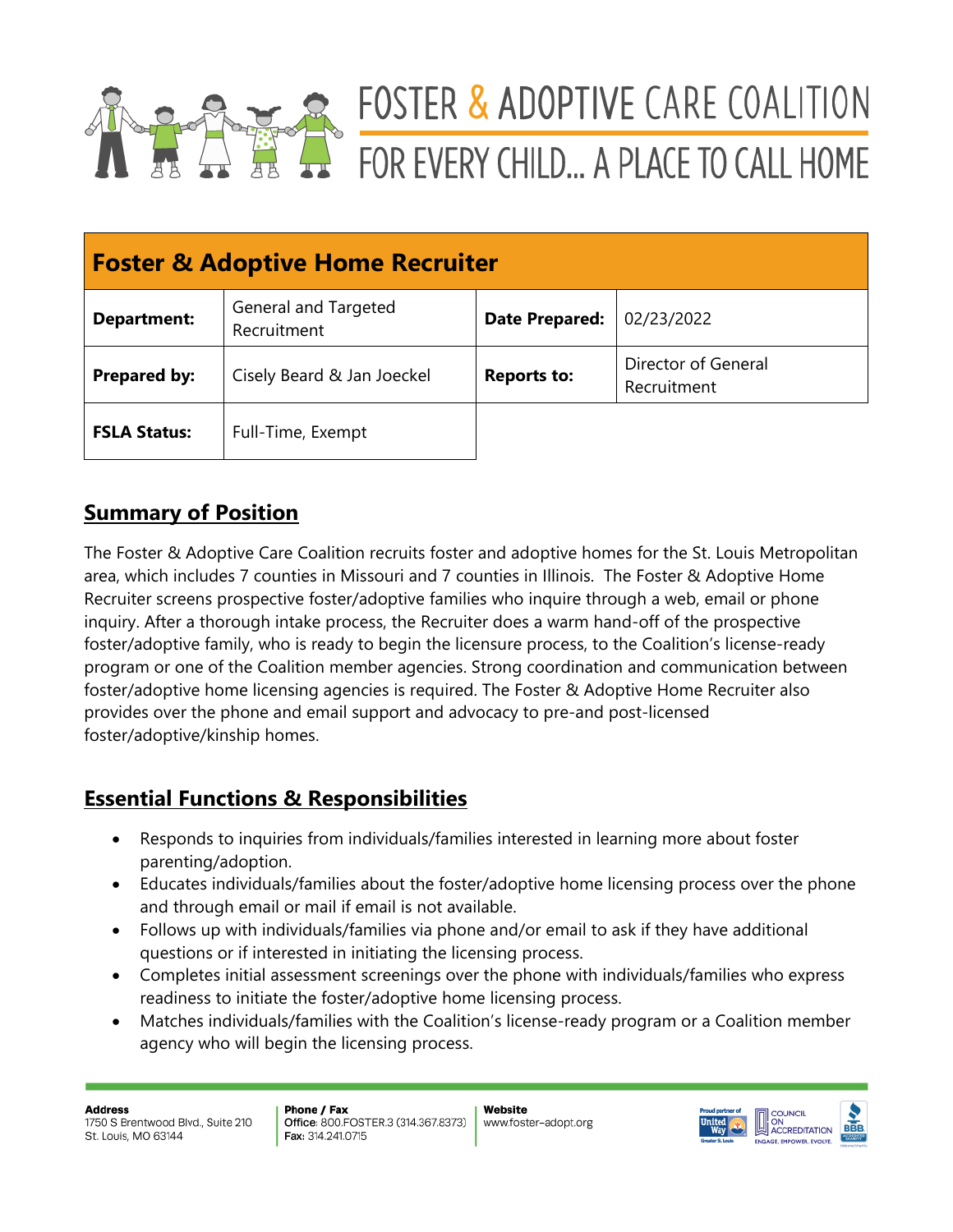- Acts as the liaison between prospective adoptive families and child specific adoption recruiters, who are seeking an adoptive family for children who have been featured on A Place to Call Home, in Child in Need articles, and/or the Coalition or KSDK websites.
- Assists IL and MO foster/adoptive/kinship families in navigating the licensing process when (or as) requested.
- Notifies adoption recruiters and adoptive home licensing specialists when a licensed home has inquired about a specific child who was featured on A Place to Call Home or who is on our agency's website under waiting children.
- Writes child-specific and general recruitment news articles for local newspapers to highlight the need for resource families.
- Completes daily activity log.
- Navigates and uses various software packages to obtain, collect, and track program data in a timely manner as required by the funder and/or the Foster & Adoptive Care Coalition. This includes but is not limited to Salesforce.
- Respects and demonstrates understanding for differences including the ability to interact effectively with individuals regardless of race, religion, gender, gender identity and expression, national origin, sexual orientation, age, disability and socioeconomic status.
- Receives and responds to training, coaching, supervision, and feedback; works well in team setting.
- Responds to communication from families and professionals in a timely manner.
- Participates in team and agency meetings and/or individual professional consultations. Majority of these meetings should be attended in person (virtually during pandemic restrictions).
- Completes thorough, professional, and timely documentation (i.e. intake forms, assessment, progress and activity notes).
- Follows procedures for meeting with, calling, and consulting supervisor.

# **Department Specific / Non-Essential Functions**

- Other duties as assigned with or without accommodation.
- Supports the Coalition's mission attend special events, training events, and other "all hands on deck" activities.

## **Qualifications & Requirements**

#### **Education**

Bachelor's degree in a social service field

## **Experience**

Working knowledge of foster care licensure and the child welfare system. 5 years of experience is preferred.

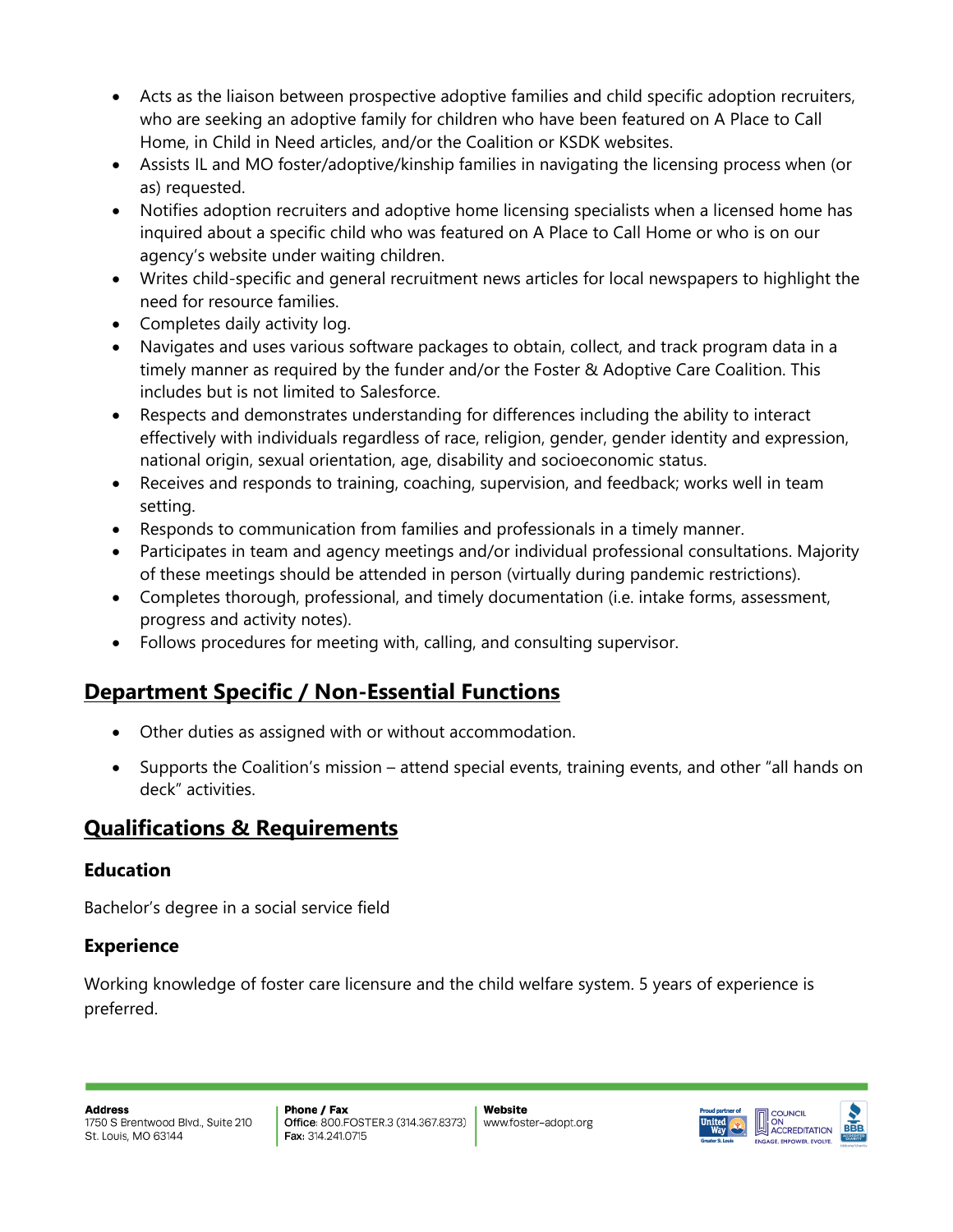#### **Preferred Skills / Qualifications**

Experience in case management with children in foster care and/or in a licensing/resource capacity with foster/adoptive parents.

#### **Additional Skills/Competencies necessary to carry out services to the service population's culture and socio-economic characteristics**

- Sound knowledge base of the public child welfare system and foster/adoptive home licensing systems in MO and IL.
- Ability to navigate the states' child welfare systems.
- Excellent verbal skills in order to communicate in a clear, concise and respectful manner to prospective foster/adoptive families.
- Computer skills to enter and retrieve information about inquirers.
- Excellent written skills in order to complete case notes, prospective foster/adoptive home assessment screenings and meeting minutes.
- Organizational skills in order to maintain up-to-date information about member agencies recruitment needs and community resources for foster/adoptive families.
- Leadership skills in order to effectively chair meetings between licensing agencies.
- Understanding of diversity (ethnic, religious, socio-economic, etc.) as well as sensitivity to the situations of the children and families the organization serves.
- Follows rules of confidentiality for the children and families the organization serves.
- Passes required background checks (references, Family Care Safety Registry, Form 1-9, etc.).
- Free of a criminal history.
- Fulfills the responsibility of a mandated reporter in the State of Missouri.
- Behaves with integrity, demonstrates high ethical standards, and displays a positive image of the Foster and Adoptive Care Coalition.
- Demonstrates accountability for results and keeps commitments to others.

## **Organizational Relationships/Scope**

• This position reports to Director of General Recruitment. Collaborative consultation will be sought from all program teams.

## **Working Conditions**

Candidates are required to show proof of being fully vaccinated against COVID-19 upon commencing employment. Reasonable accommodations will be considered on a case-by-case basis for exemptions to this requirement in accordance with applicable law. Applicants should be aware that for externalfacing roles, particularly those involving close contact with vulnerable individuals, accommodations that involve remaining unvaccinated against COVID-19 may not be deemed reasonable. The Company will engage in the interactive process on an individualized basis in light of each particular role.

**Address** 1750 S Brentwood Blvd., Suite 210 St. Louis, MO 63144

Phone / Fax Office: 800.FOSTER.3 (314.367.8373) Fax: 314.241.0715

Website www.foster-adopt.org

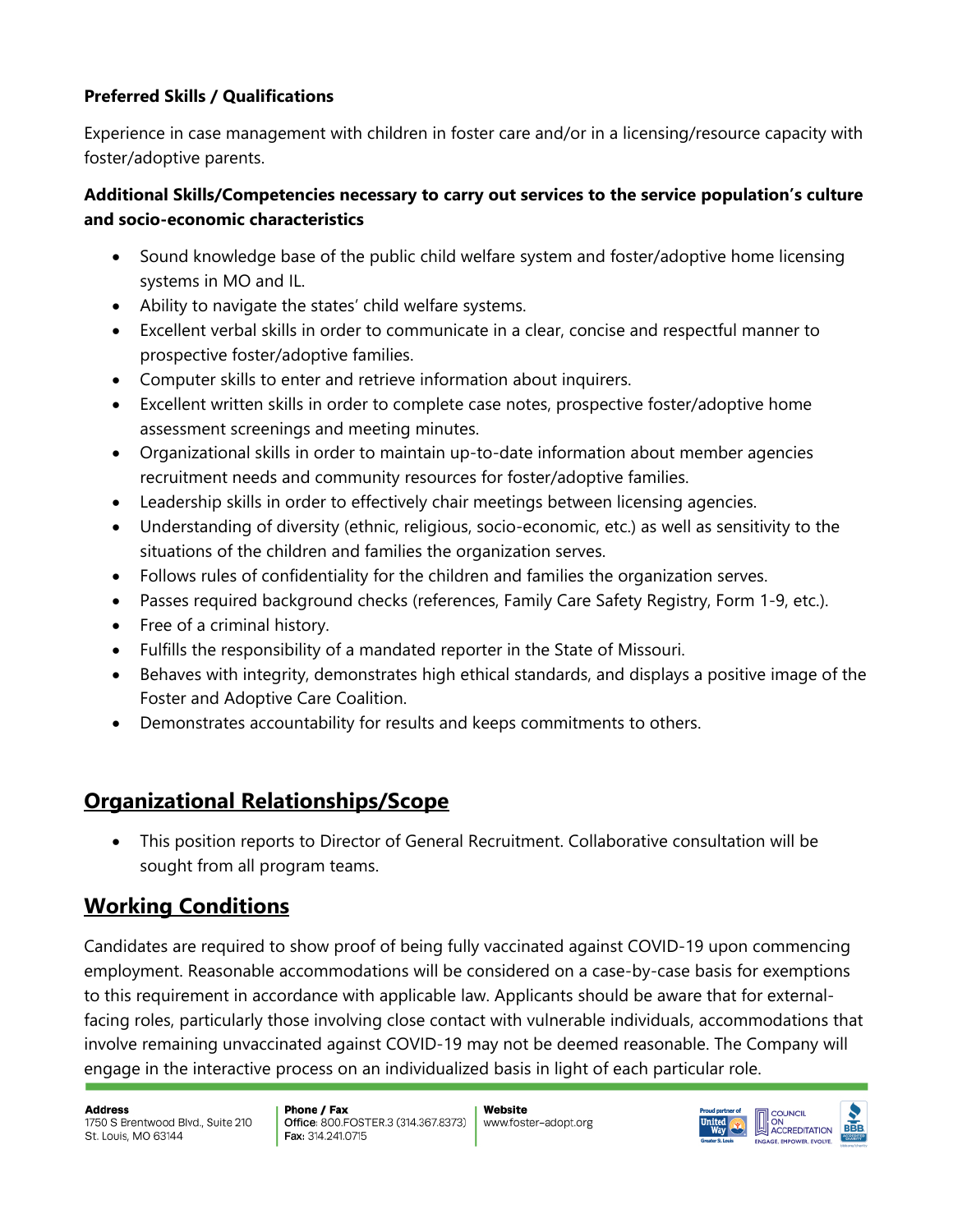- COVID-19 safety precautions outlined by the agency must be followed.
- This position entails work in the community and office.
- While performing the duties of this job, the employee is required to communicate effectively.
- The physical requirements of this job includes: sitting, standing, walking, climbing stairs; lifting up to 25 lbs., pulling and/or pushing on occasion.
- Use of automobile for local travel to multiple sites may be required.
- The Coalition office is considered home-base with primary office hours Monday-Friday 8 AM 5:00 PM.
- This position requires flexibility. Evening and weekend hours may be required to meet the expectations of this position.

## **Agency Shared Values**

Employees of the Foster & Adoptive Care Coalition agree to hold themselves and colleagues to the following values:

- **Equity:** We insist on fairness and respect. We are deliberate in ensuring everyone has safety, opportunity, access, and support to be heard.
- **Family:** We are family. We are connected and support one another in meeting the needs of our own families and the families we serve. We assume the best and are committed to each other.
- **Diversity:** We celebrate differences and harness the power that diversity brings. Every viewpoint is heard and honored. We are stronger because of our differences.
- **Innovation & Excellence:** We are intentional about knowing better and doing better, using innovation and solution-focus approaches with courageous passion and excellence.
- **Inclusion:** We respect, leverage, and engage everyone's unique strengths and talents so each individual can contribute to their full potential.
- **Integrity:** We are an agency built on integrity, maintaining a culture of trust, respect, transparency, and honesty. We walk in our truth and uphold ethical standards.
- **Courage:** We stand up for each other and what is right for our clients and stakeholders with truth, vulnerability, and accountability.
- **Teamwork & Collaboration:** We develop and maintain authentic relationships by being flexible and open-minded and maximizing the strengths of each individual in the team to accomplish the best outcome for our children and families. Everyone contributes in leadership.

## **Disclaimer**

The above statements are intended to describe the general nature and level of work being performed by employees assigned to this classification. They are not intended to be construed as an exhaustive list of all responsibilities, duties and skills required of employees assigned to this position.